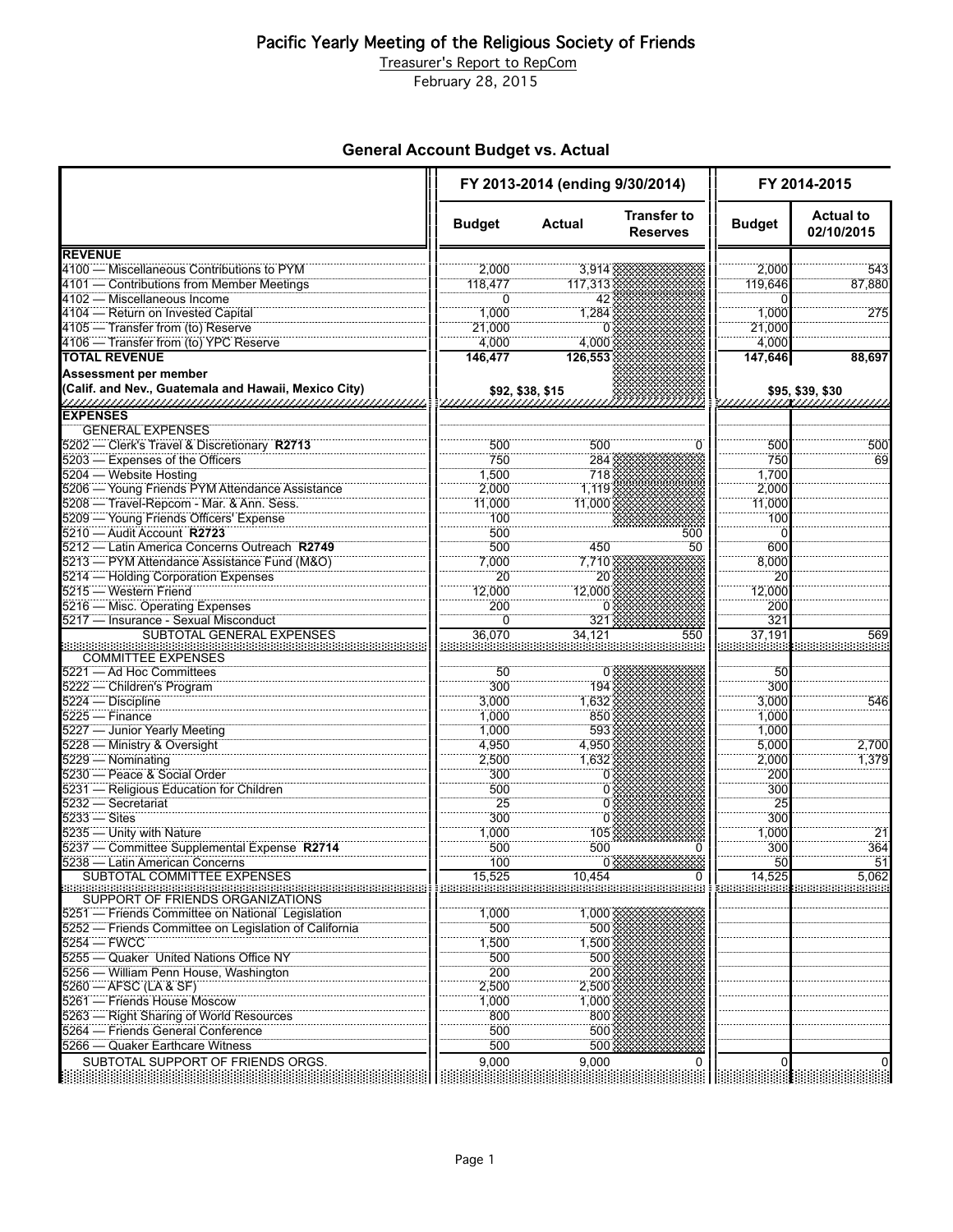## Pacific Yearly Meeting of the Religious Society of Friends

Treasurer's Report to RepCom

February 28, 2015

### **General Account Budget vs. Actual**

|                                                  | FY 2013-2014 (ending 9/30/2014) |               |                                       | FY 2014-2015  |                                |
|--------------------------------------------------|---------------------------------|---------------|---------------------------------------|---------------|--------------------------------|
|                                                  | <b>Budget</b>                   | <b>Actual</b> | <b>Transfer to</b><br><b>Reserves</b> | <b>Budget</b> | <b>Actual to</b><br>02/10/2015 |
| CONFERENCE TRAVEL/PYM DELEGATES                  |                                 |               |                                       |               |                                |
| 5271 — Western Friend Board R2748 (3)            | 1,500                           | 1,407         | 93                                    | 1,500         | 449                            |
| $5275 - AFSC$ (5)                                | 1.200                           | 739           |                                       | 1.200         |                                |
| 5277 - FCNL (6) & William Penn House (1)         | 6.000                           | 4.020         |                                       | 4.500         |                                |
| 5278 - FGC Central Committee R2744 (1)           | 1,000                           | 897           | 103                                   | 1,000         | 978                            |
| 5279 - FWCC, Section of the Americas R2743 (5)   |                                 |               | $\Omega$                              | 400           |                                |
| 5280 - Friends United Mtg. (Triennial) R2745 (1) |                                 | 244           | $-244$                                |               |                                |
| 5281 - Gen. Reunion of Friends Mexico R2746 (1)  |                                 |               |                                       |               |                                |
| 5282 - Friends House Moscow (2)                  |                                 |               |                                       |               |                                |
| 5283 - Evangelical Friends Church Southwest (1)  | 200                             | 100           |                                       | 200           |                                |
| 5286 — Quaker Earthcare Witness (2)              | 1.000                           | 1.000         |                                       | 1.000         | 1.000                          |
| 5287 - FWCC World Gathering R2747 (4)            | 2.000                           |               | 2.000                                 | 2.000         |                                |
| 5288 - Young Friends Travel R2742                | 500                             | 412           | 89                                    | 500           |                                |
| 5289 - Friends Peace Team Board (1)              | 700                             | 700           |                                       | 700           |                                |
| SUBTOTAL CONFERENCE TRAVEL/PYM DEL.              | 14.100                          | 9.517         | 2,041                                 | 13.000        | 2,427                          |
| YOUTH PROGRAM                                    |                                 |               |                                       |               |                                |
| 6105 - Youth Program Supervisory Committee       | 1.200                           | 781           |                                       | 1.200         | 1,177                          |
| 6110 - Personnel Costs                           | 57,272                          | 58,752        |                                       | 61,000        | 21,612                         |
| 6140 - Insurance                                 | 610                             | 610           |                                       | 610           |                                |
| 6150 - Professional Development                  | 1,200                           | 1.356         |                                       | 600           | 114                            |
| $6160 -$ Office                                  | 2,700                           | 2,710         |                                       | 2,700         | 900                            |
| $6170 -$ Events                                  |                                 | $-714$        |                                       |               |                                |
| 6190 - Administration & Travel                   | 9.000                           | 5.856         |                                       | 7,100         | 2,397                          |
| <b>SUBTOTAL PROGRAMS</b>                         | 71.982                          | 69.351        |                                       | 73.210        | 26,200                         |
| <b>TOTAL EXPENSES</b>                            | 146,677                         | 132,443       | 2,591                                 | 137,926       | 34,258                         |

Expense accounts with a bold face **R27XX** following the account name have that associated reserve fund on the following page. Transfers from these special reserves are negative (-) in the Transfers column. A positive transfer means that funds remaining in the expense account at the end of the year were transferred to the associated reserve. A negative number indicates transfers from the reserve. In Conference Travel, (n) is the number of representatives/delegates now appointed.

#### **Contributions to PYM Restricted Funds October 1, 2013-September 30, 2014**

| 2733 - Fund for Concerns                    |        |  |  |  |  |
|---------------------------------------------|--------|--|--|--|--|
| <b>Strawberry Creek Meeting</b>             | 150.00 |  |  |  |  |
| Various individuals                         | 597.09 |  |  |  |  |
| 2734 - Sharing Fund                         |        |  |  |  |  |
| Palo Alto Meeting                           | 150.00 |  |  |  |  |
| <b>Strawberry Creek Meeting</b>             | 80.00  |  |  |  |  |
| San Francisco Meeting                       | 100.00 |  |  |  |  |
| 2736 - Unity With Nature Project Fund       |        |  |  |  |  |
| Palo Alto Meeting                           | 150.00 |  |  |  |  |
| <b>Berkeley Meeting</b>                     | 50.00  |  |  |  |  |
| Various individuals                         | 162.30 |  |  |  |  |
| 2781 - Bob Vogel Endowment Fund             |        |  |  |  |  |
| Pacific Friends Outreach Society 441,177.70 |        |  |  |  |  |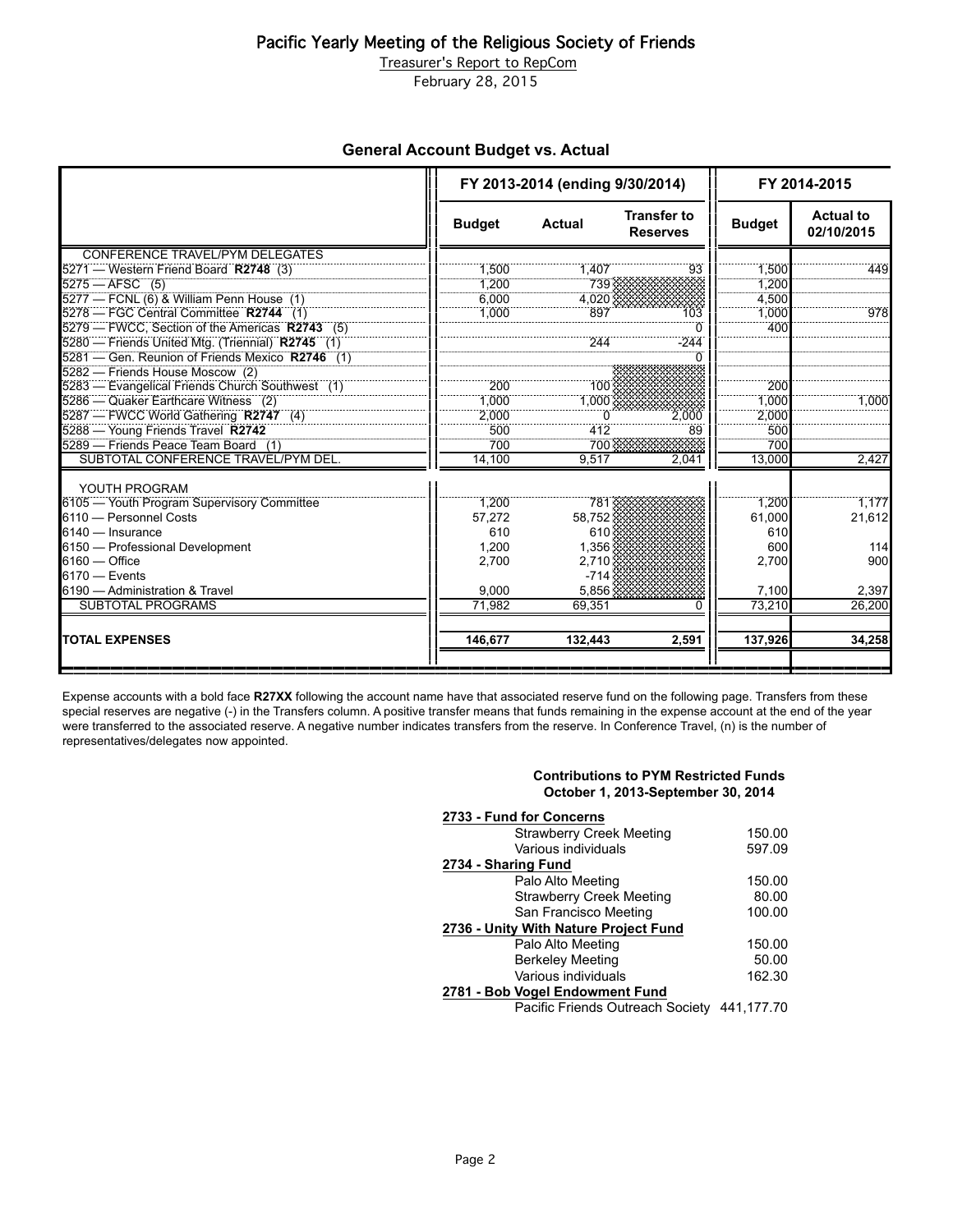# Pacific Yearly Meeting of the Religious Society of Friends

Treasurer's Report to RepCom February 28, 2015

| <b>General Account Balance Sheet</b>                                                          |              |              |                                  |                     |
|-----------------------------------------------------------------------------------------------|--------------|--------------|----------------------------------|---------------------|
| <b>Account Number and Title</b>                                                               | 9/30/13      | 9/30/14      | 2/10/15                          |                     |
| <b>ASSETS</b>                                                                                 |              |              |                                  |                     |
| 1701 — General Account Checking (Wells Fargo)                                                 | 32,586       | 44,146       | 84,655                           |                     |
| 1702 - Checking/Payroll Account (Bank of America)                                             |              |              |                                  |                     |
| 1704 - Invested Capital (Pax World)                                                           | 84,375       | 19,481       | 22,999                           |                     |
| 1704.01 - Invested Capital (Friends Fiduciary)                                                |              | 50,228       | 61,182                           |                     |
| 1704.7 - Vogel Endowment (Friends Fiduciary)                                                  | 0            | 460,192      | 460,766                          |                     |
| 1706 — Prepaid Expenses                                                                       | 897          | 2,073        | <sup>0</sup>                     |                     |
| 1705-1710 - Accounts Receivable                                                               | 0            |              |                                  |                     |
| 1720 - Inventory of Faith & Practice                                                          | 2.068        | 2,068        | 2,068                            |                     |
| 1750 - FGC Meeting House Fund Note                                                            | 10,000       | 10,000       | 10,000                           |                     |
| 1751 - Friends House Note                                                                     | 20,000       | 20,000       | 20,000                           |                     |
| <b>ITOTAL ASSETS</b>                                                                          | 149,926      | 608,188      | 661,671<br><u>naina mananana</u> |                     |
|                                                                                               |              |              |                                  |                     |
| <b>LIABILITIES AND RESERVES</b>                                                               |              |              |                                  | <b>Reserve Caps</b> |
| 2400 - Payroll Withholdings                                                                   | 962          | 2,908        | 316                              |                     |
| 2500 - Payroll Taxes Payable                                                                  | 293          | 1,093        | 470                              |                     |
| 2704 - Credit Cards                                                                           | 375          | 174          | 554                              |                     |
| 2712 - Student Conscience Fund                                                                | 17,843       | 17,843       | 17,843                           |                     |
| 2713 - Clerk's Travel & Discretion (5202) Reserve                                             | 1.364        | 1,364        | 1.364                            | 2.000               |
| 2714 - Committee Supplemental (5237) Reserve                                                  | 1,352        | 1,191        | 1,191                            | 2,000               |
| 2721.1 - Pre-Publishing Reserve (F&P)                                                         | 4,068        | 4,068        | 4,068                            |                     |
| 2722 - Equipment Purchase (5207) Reserve                                                      | 1.500        | 1.500        | 1.500                            | 1.500               |
| 2723 - Account Audit (5210) Reserve                                                           | 3,090        | 3,590        | 3,590                            | 4,000               |
| 2732 - PYM Traveling Friend Fund (M&O)                                                        | 3,924        | 3,924        | 3,924                            |                     |
| 2733 - Fund for Concerns (M&O)                                                                | 3,399        | 4,146        | 4,496                            |                     |
| 2734 - Sharing Fund (M&O)<br>2735 - FGC Scholarship                                           | 1,516        | 1,846        | 1,981                            |                     |
|                                                                                               | 1,479        | 828          | 828                              |                     |
| 2736 - Unity with Nature Project Reserve                                                      | 968          | 730<br>1,979 | 715                              |                     |
| 2742 - Young Friends Travel (5288) Reserve<br>2743 - FWCC, Sect of Amer Travel (5279) Reserve | 2,191        |              | 1,979                            | 2,500               |
|                                                                                               | 1.500        | 1.500        | 1.500                            | 1.500               |
| 2744 - FGC Travel (5278) Reserve<br>2745 - FUM Travel (5280) Reserve                          | 500<br>1,405 | 500<br>189   | 500<br>189                       | 500<br>2,500        |
| 2746 - Gen. Reunion Fr. Mex. Travel (5281) Reserve                                            | 908          | 908          | 908                              | 1,000               |
| 2747 - FWCC World Gathering Travel (5287) Res.                                                | 2,000        | 2,000        | 2,000                            |                     |
| 2748 - Western Friend Board Travel (5271) Reserve                                             | $\Omega$     | 93           | 93                               | 1,000               |
|                                                                                               |              |              |                                  |                     |
| 2749 - Latin Amer. Concerns Outreach (5212) Res.                                              | 596          | 646          | 646                              | 1,500               |
| 2750 - PYM Attendance Assistance Fund (M&O)                                                   | 1,166        | 0            | 0                                |                     |
| 2780 - Youth Program Coordinator Reserve                                                      | 13,383       | 9,383        | 9,383                            |                     |
| 2781 - Bob Vogel Endowment                                                                    | 626          | 460,192      | 460,766                          |                     |
| 2782 - Vogel Youth Work Reserve                                                               |              | 9,121        | 9,954                            |                     |
| 3900 - Uncommitted Reserves                                                                   | 83,518       | 80,627       | 75,243                           |                     |
| <b>TOTAL LIABILITIES AND RESERVES</b>                                                         | 149,926      | 612,344      | 606,003                          |                     |